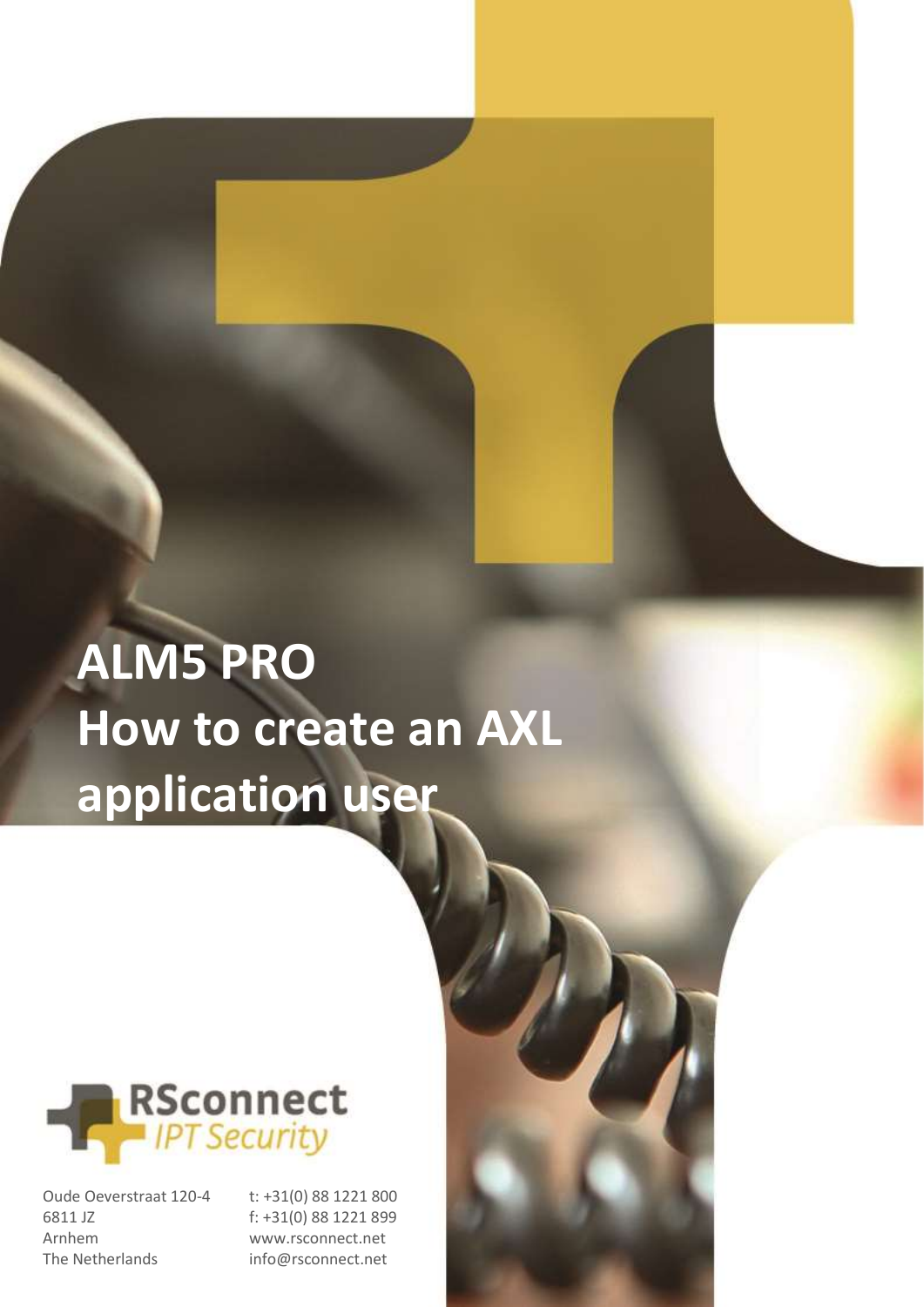### **How to create an AXL application user?**

This document describes the steps to create an AXL application user.

This AXL application user is required for several features of ALM. One of this feature is to logon to a phone by entering the DN of the logged of phone. This is a feature which can be used in Terminal Networks, Split Networks or Wireless Networks.

If no Automatic Device Detection (ADD) can take place because there is no physical 1-on-1 network connection between the computer and the device this method can be used. It is an alternative to the method of using a mapping file.

It allows a user to enter the Directory Number (DN) of the logged off Phone, ALM will query the Communications Manager (CUCM) and will login the user to the phone.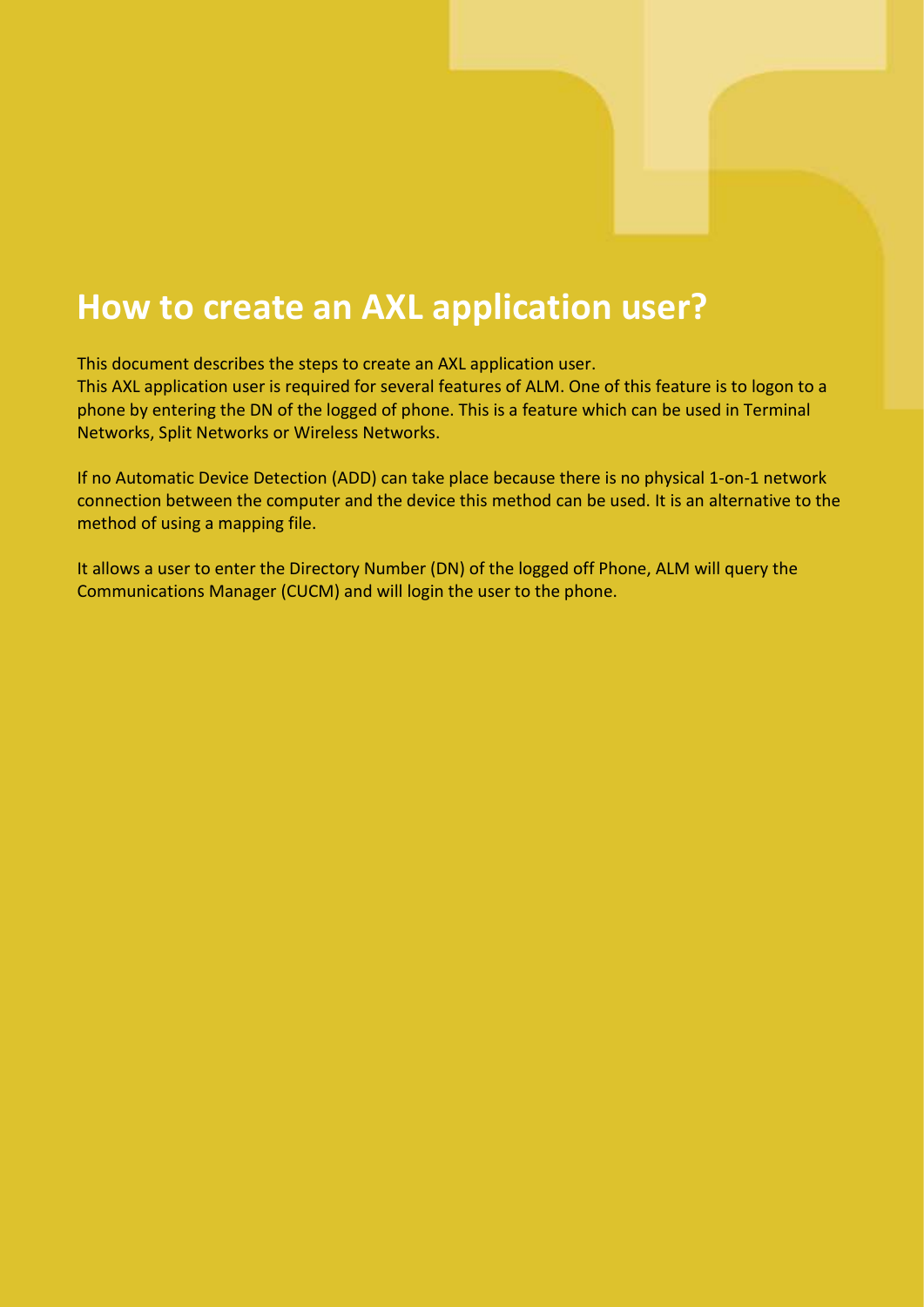

### **Prerequisites**

This manual describes steps suited for Communications Manager 10.x. older versions of CUCM may differ.

### **Step 0**

Login to Cisco Unified Communications Manager as an Administrator and navigate to *User Management \ Application User* and create a new Application user with the username **almaxluser** and password **almaxluser**

### **Step 1**

Login to Cisco Unified Communications Manager as an Administrator and navigate to *User Management \ User Settings \ Role*

### **Step 2**

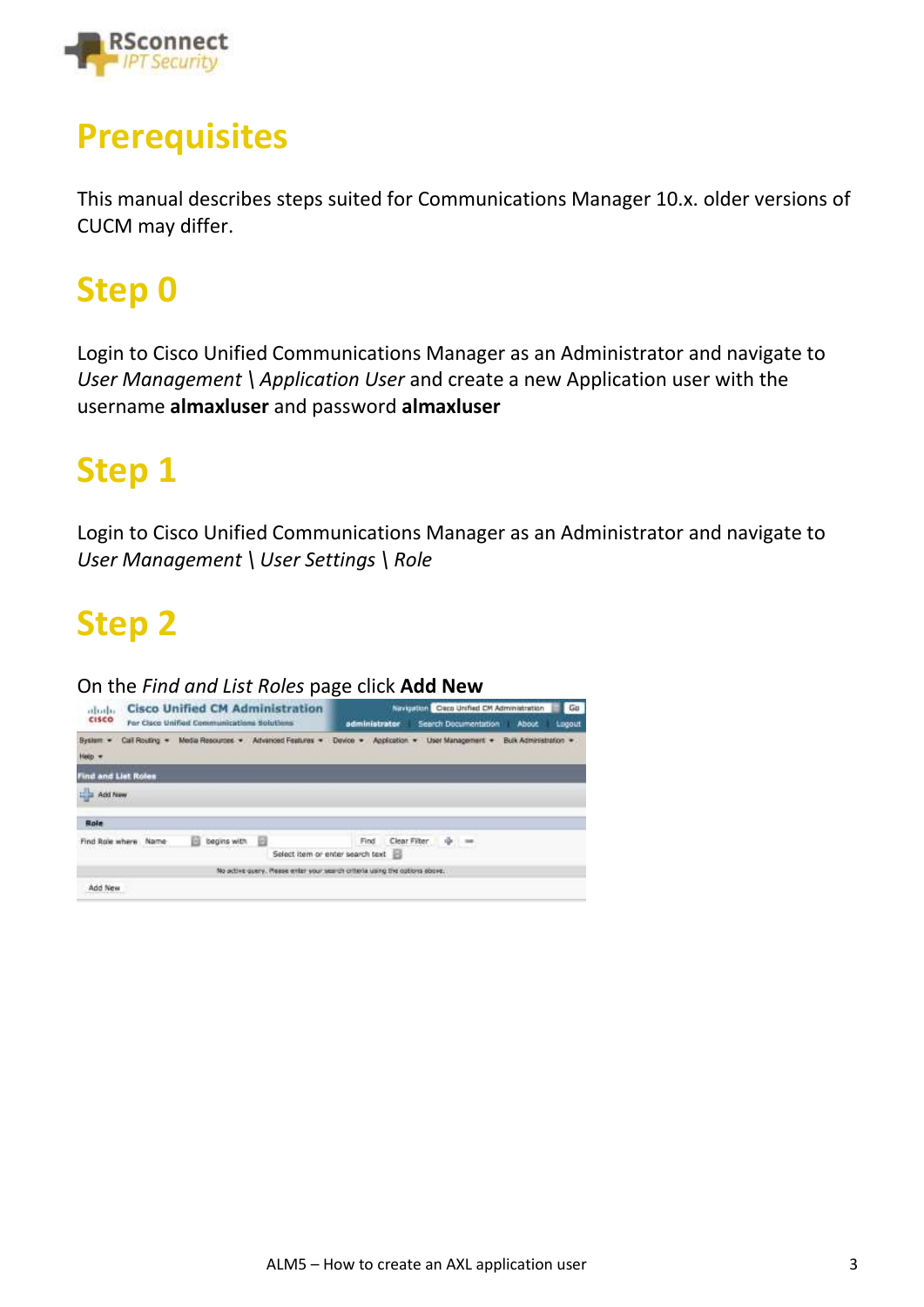

On the next page select "Cisco CallManager AXL Database" from the pull-down menu



### **Step 4**

Add a "Name" and a "Description" and tick the box called "Allow to use API" Click **Save**

| admilo.                   | <b>Cisco Unified CM Administration</b>                                                                                     |                     |                    | <b>Ell</b> Ga<br>Navigation Cisco Unified CM Administration |
|---------------------------|----------------------------------------------------------------------------------------------------------------------------|---------------------|--------------------|-------------------------------------------------------------|
| <b>CISCO</b>              | <b>Por Cisco Unified Communications Solutions</b>                                                                          |                     | administrator      | Search Documentation<br>Lagout<br><b>About</b>              |
| System -                  | Call Routing + Media Resources + Advanced Features + Device + Application + User Management + Buik Administration + Help + |                     |                    |                                                             |
| <b>Role Configuration</b> |                                                                                                                            |                     |                    | Related Links: Back To Find/List<br>Go                      |
| Save                      |                                                                                                                            |                     |                    |                                                             |
| <b>Status</b>             |                                                                                                                            |                     |                    |                                                             |
| <b>G</b><br>Status: Ready |                                                                                                                            |                     |                    |                                                             |
| Role Information          |                                                                                                                            |                     |                    |                                                             |
|                           | Application * Cisco Call Manager AXL Database                                                                              |                     |                    |                                                             |
| Name*                     | Custom AXL Access                                                                                                          |                     |                    |                                                             |
| Description               | Custom AXL Access                                                                                                          |                     |                    |                                                             |
|                           | -Resource Access Information                                                                                               |                     |                    |                                                             |
|                           | Resource                                                                                                                   |                     | <b>Description</b> | Privilege<br>Alow to use API                                |
| AXL Database API          |                                                                                                                            |                     |                    | Allow to use API                                            |
|                           |                                                                                                                            | Grant access to All | Deny access to All |                                                             |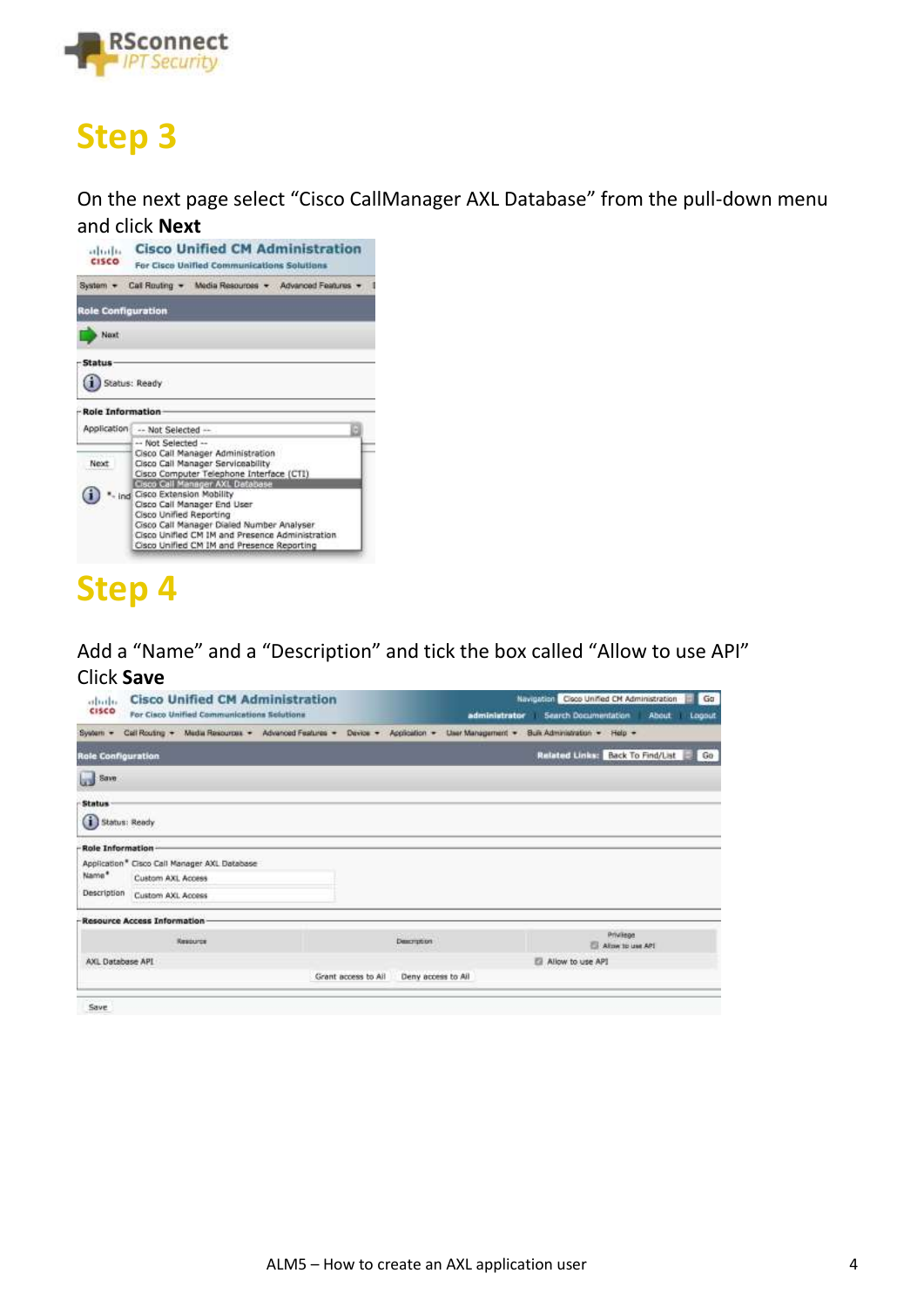

Navigate to *User Management \ User Settings \ Access Control Group*

### **Step 6**

#### On the *Find and List Roles* page click **Add New**

| <b>Cisco Unified CM Administration</b><br>aluth.<br><b>CISCO</b><br>For Cisco Unified Communications Solutions | Go<br>Cisco Unified CM Administration<br><b>Navigation</b><br>About<br>Search Documentation<br>administrator<br>Logout |
|----------------------------------------------------------------------------------------------------------------|------------------------------------------------------------------------------------------------------------------------|
| Advanced Features<br>System =<br>Call Routing<br>Media Resources<br>Help +                                     | Application ·<br>User Management *<br>Bulk Administration -<br>Device -                                                |
| <b>Find and List Access Control Groups</b>                                                                     |                                                                                                                        |
| Add New                                                                                                        |                                                                                                                        |
| <b>Access Control Group</b>                                                                                    |                                                                                                                        |
| Find Access Control Group where Name begins with                                                               | $+ -$<br>Clear Filter<br>Find                                                                                          |
|                                                                                                                | No active query. Please enter your search criteria using the options above.                                            |
| Add New                                                                                                        |                                                                                                                        |

### **Step 7**

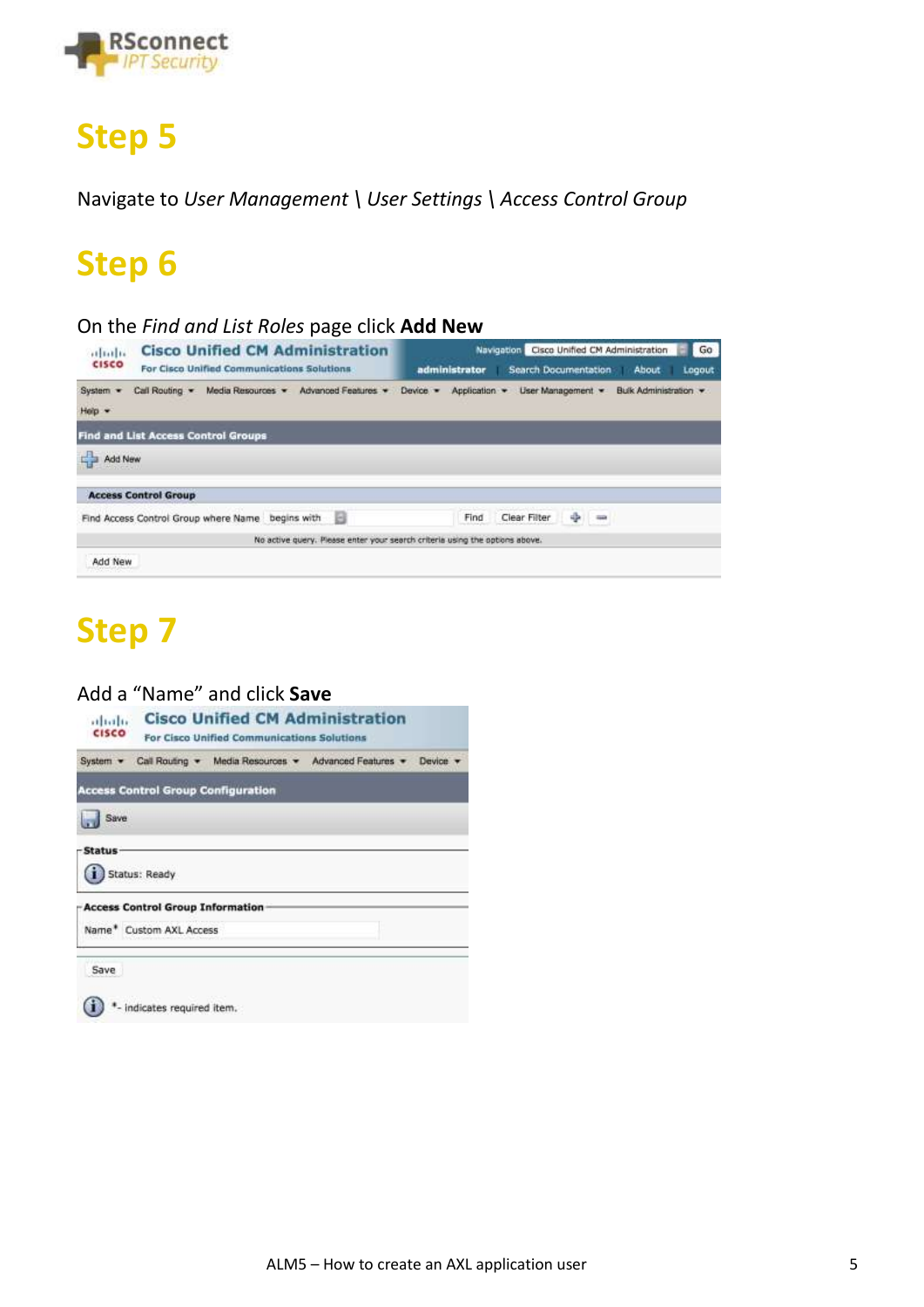

### On the next page click "Add App User to Group"

| ababa<br><b>CISCO</b> | <b>Cisco Unified CM Administration</b><br>For Cisco Unified Communications Solutions             |                                                    |
|-----------------------|--------------------------------------------------------------------------------------------------|----------------------------------------------------|
| System -              | Call Routing · Media Resources · Advanced Features · Device · Application · User Management · Bu |                                                    |
|                       | <b>Access Control Group Configuration</b>                                                        |                                                    |
|                       | Save Colete Copy C Add New                                                                       |                                                    |
| - Status              | Update successful                                                                                |                                                    |
|                       | - Access Control Group Information<br>Name* Custom AXL Access                                    |                                                    |
| <b>User</b>           |                                                                                                  |                                                    |
|                       | в<br>begins with<br>Find User where User ID<br>ю                                                 | Clear Filter = = ==<br>Find                        |
|                       |                                                                                                  | No active query. Please enter your search criteri- |
|                       | Add End Users to Group<br>Add App Users to Group<br>Select All                                   | Delete Selected<br>Clear All                       |
| Save                  | Add New<br>Delete<br>Copy<br>- indicates required item.                                          |                                                    |

### **Step 9**

Within the new page that pops-up search for the user with UserID **almaxluser**, tick the box to select the user and click on **Add Selected**

|                  | Select All Clear All - Add Selected Close            |      |                      |   |             |   |  |  |
|------------------|------------------------------------------------------|------|----------------------|---|-------------|---|--|--|
| -Status          |                                                      |      |                      |   |             |   |  |  |
| 13 records found |                                                      |      |                      |   |             |   |  |  |
|                  | Application User (1 - 13 of 13)                      |      | <b>Rows per Page</b> |   | 50          | Ð |  |  |
|                  | B<br>Find Application User where User ID begins with | Find | Clear Filter         | ÷ | <b>High</b> |   |  |  |
|                  |                                                      |      |                      |   |             |   |  |  |
|                  | User ID."                                            |      |                      |   | Copy        |   |  |  |
|                  | <b>CCMQRTSecureSysUser</b>                           |      | 呕                    |   |             |   |  |  |
|                  | <b>CCMORTSysUser</b>                                 |      | Ø.                   |   |             |   |  |  |
|                  | <b>CCMSysUser</b>                                    |      | Ø                    |   |             |   |  |  |
| o                | CUCService                                           |      | Ø.                   |   |             |   |  |  |
|                  | IPMASecureSysUser                                    |      | Ø.                   |   |             |   |  |  |
| ℮                | IPMASysUser                                          |      | Ф                    |   |             |   |  |  |
| n                | <b>TabSyncSysUser</b>                                |      | 脑                    |   |             |   |  |  |
| n                | WDSecureSysUser                                      |      | G                    |   |             |   |  |  |
| n                | WDSysLiser                                           |      | ïb.                  |   |             |   |  |  |
| o                | administrator                                        |      | ß                    |   |             |   |  |  |
| n                | appuser                                              |      | G                    |   |             |   |  |  |
| e                | axluser                                              |      | Ø                    |   |             |   |  |  |
|                  | presencevieweradmin                                  |      | Ø                    |   |             |   |  |  |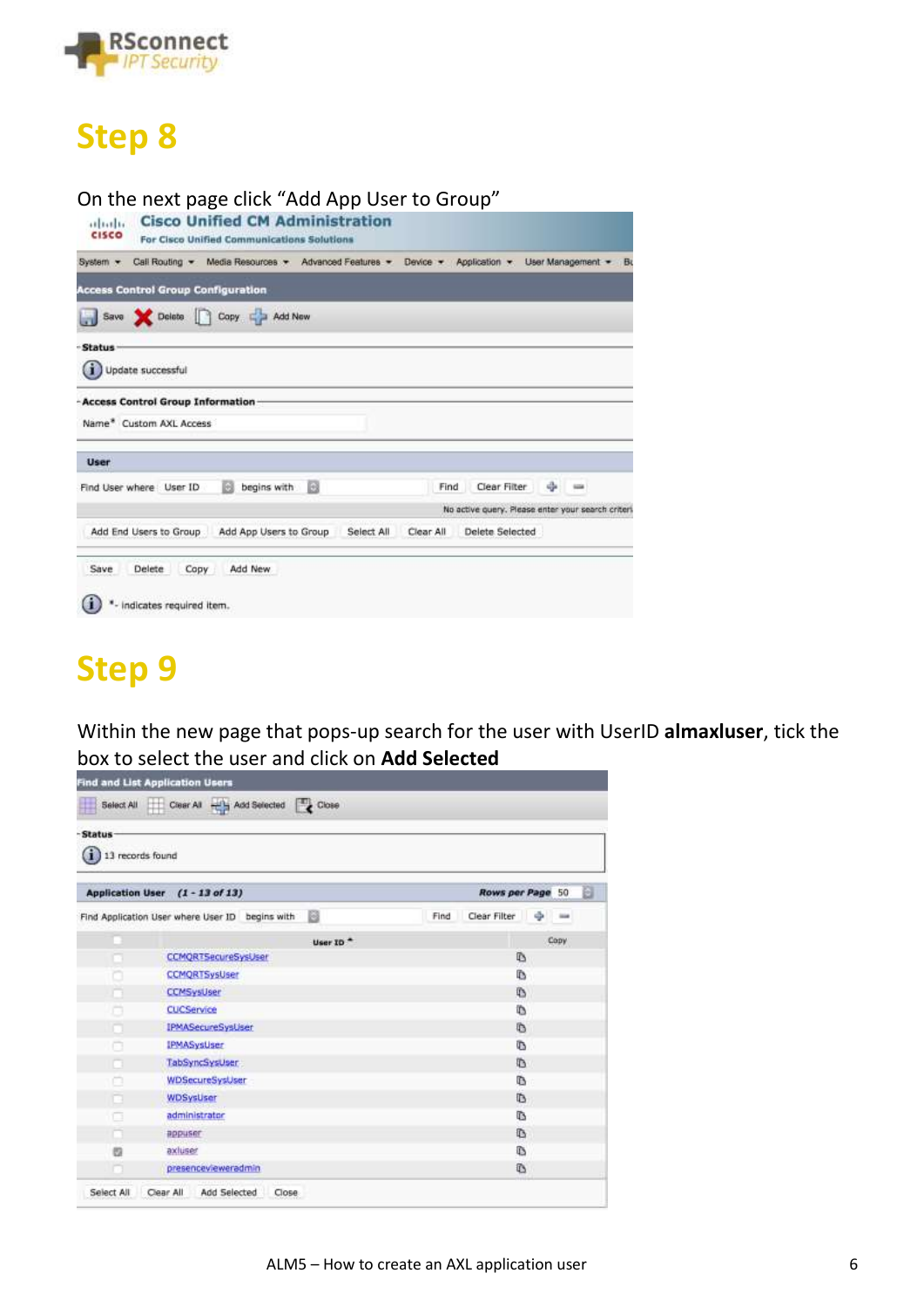

#### On the previous page click **Save**

| or to the<br><b>CISCO</b>     | <b>Cisco Unified CM Administration</b><br>For Cisco Unified Communications Solutions | administrator                         | Navigation<br>Searc |
|-------------------------------|--------------------------------------------------------------------------------------|---------------------------------------|---------------------|
| System $+$                    | Call Routing - Media Resources - Advanced Features - Device -                        | Application -<br>User Management      | <b>Bulk Admin</b>   |
|                               | <b>Access Control Group Configuration</b>                                            | Related Links: Back To                |                     |
|                               | Save Celete Copy Can Add New                                                         |                                       |                     |
| -Status-<br>(i) Status: Ready |                                                                                      |                                       |                     |
|                               | -Access Control Group Information-<br>Name* Custom AXL Access                        |                                       |                     |
|                               | User $(1 - 1$ of 1)                                                                  |                                       |                     |
|                               | 回<br>begins with<br>Find User where User ID<br>同                                     | $\Rightarrow$<br>Clear Filter<br>Find |                     |
|                               | User ID <sup>A</sup>                                                                 | Full Name                             |                     |
|                               | axiuser<br>n                                                                         |                                       | ⊕                   |
|                               | Add End Users to Group<br>Add App Users to Group<br>Select All                       | Clear All<br>Delete Selected          |                     |
| Save                          | Delete<br>Add New<br>Copy                                                            |                                       |                     |

### **Step 11**

In the top right corner select **Assign Role to Access Control Group** from the pull-down

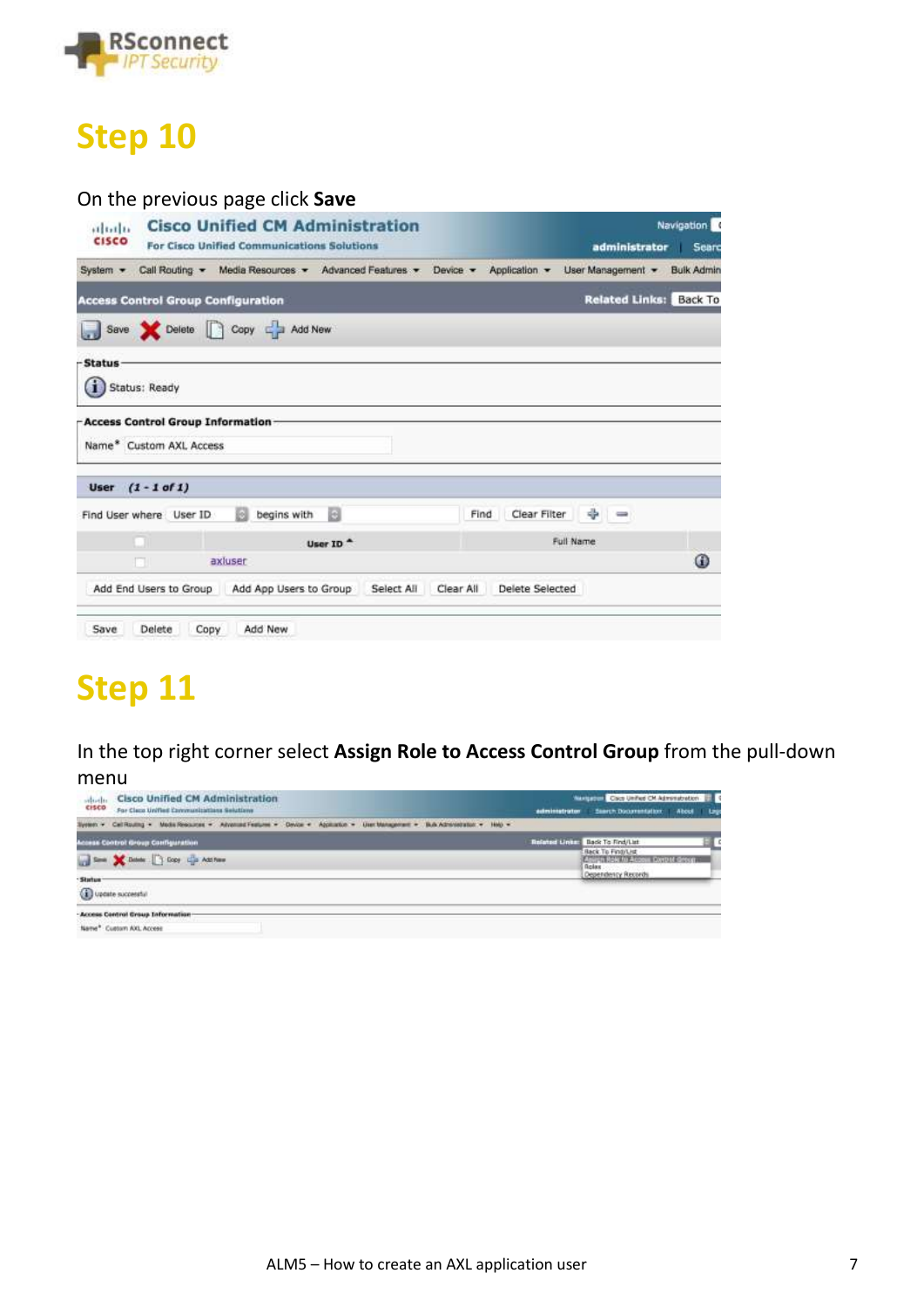

#### In the next windows click on the button **Assign Role to Group**

| altaba<br><b>CISCO</b> |                                                               | <b>Cisco Unified CM Administration</b><br>For Cisco Unified Communications Solutions |                             |                               |
|------------------------|---------------------------------------------------------------|--------------------------------------------------------------------------------------|-----------------------------|-------------------------------|
| System *               |                                                               | Call Routing · Media Resources · Advanced Features ·                                 | Device -                    | Application                   |
|                        | <b>Access Control Group Configuration</b>                     |                                                                                      |                             |                               |
| Save                   |                                                               |                                                                                      |                             |                               |
| -Status                | Status: Ready                                                 |                                                                                      |                             |                               |
|                        | - Access Control Group Information<br>Name* Custom AXL Access |                                                                                      |                             |                               |
| - Role Assignment-     |                                                               |                                                                                      |                             |                               |
| Role                   |                                                               |                                                                                      | <b>Assign Role to Group</b> | <b>Delete Role Assignment</b> |
| Save                   |                                                               |                                                                                      |                             |                               |

### **Step 13**

On the Find and List Roles page click on find button and select **Custom AXL Access** tick the box to select the Role and click on **Add Selected**

| <b>Find and List Roles</b>             |                                      |                                          |      |
|----------------------------------------|--------------------------------------|------------------------------------------|------|
| Clear All - Add Selected<br>Select All | $\Box$ Close                         |                                          |      |
| - Status-<br>46 records found          |                                      |                                          |      |
| $(1 - 46$ of 46)<br>Role               |                                      | <b>Rows per Page</b><br>50               | B    |
| begins with<br>Find Role where Name    | B                                    | Clear Filter<br>÷<br>Find                |      |
|                                        | Select item or enter search text     | 89                                       |      |
| Name <sup>+</sup>                      | Application                          | Description                              | Copy |
| Standard Admin Rep Tool Admin          |                                      | Administer CAR                           | 脑    |
| <b>Standard CCM Admin Users</b>        |                                      | All users with access to CCM<br>web site | D    |
| <b>Standard CCM End Users</b>          |                                      | Access to CCM User Option<br>Pages       | G    |
| Standard SSO Config Admin              |                                      | Administers SAML SSO<br>configuration    | ħ    |
| <b>Custom AXL Access</b><br>図          | Cisco Call Manager AXL<br>Database   | <b>Custom AXL Access</b>                 | ħ    |
| <b>Standard CCM Feature Management</b> | Cisco Call Manager<br>Administration | Standard CCM Feature<br>Management       | D.   |
| <b>Standard CCM Gateway Management</b> | Cisco Call Manager<br>Administration | Standard CCM Gateway<br>Management       | 临    |
| <b>Standard CCM Phone Management</b>   | Cisco Call Manager<br>Administration | Standard CCM Phone<br>Management         | в    |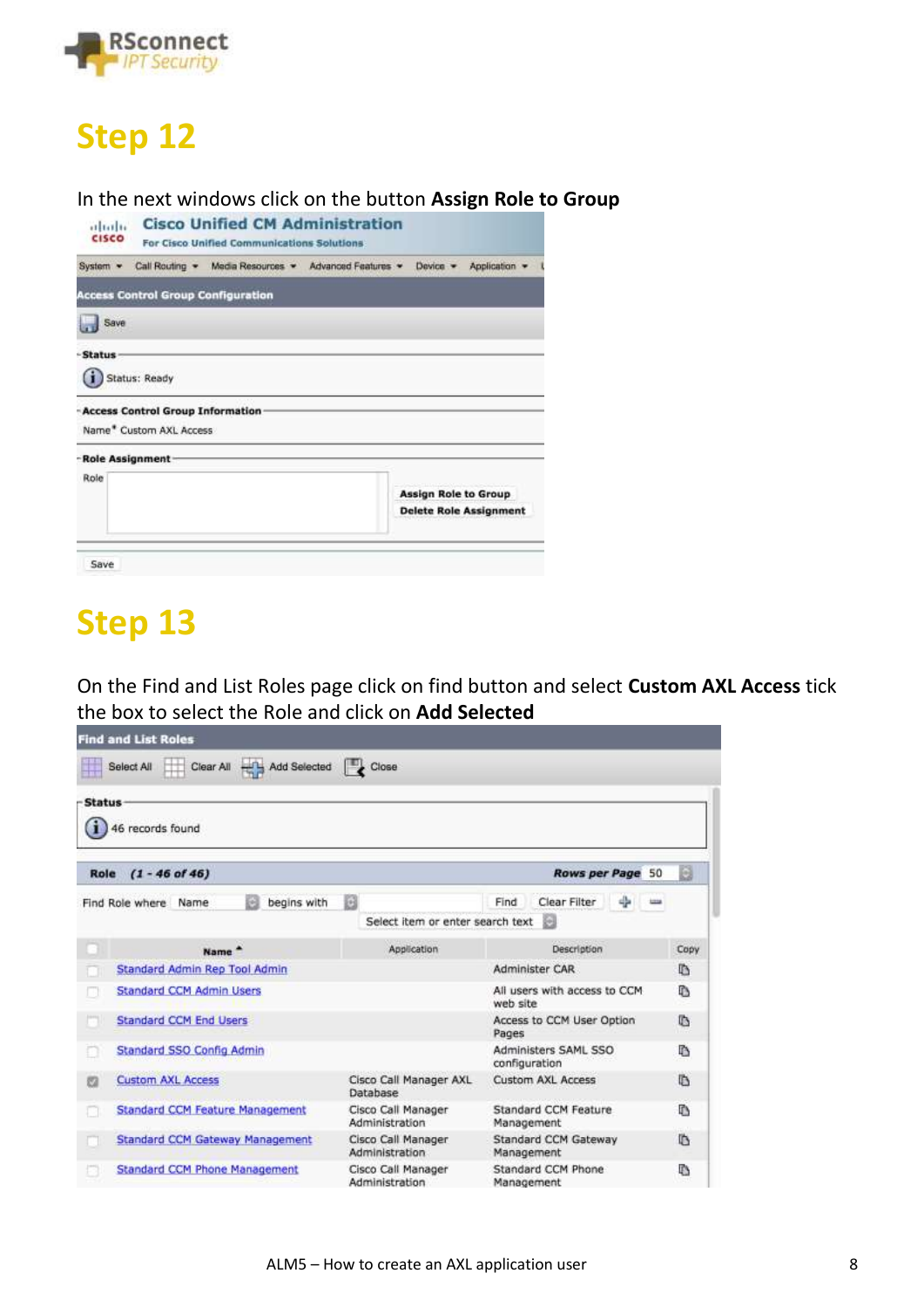

#### On the previous page click **Save**

| otherly.<br>CISCO |                                                                                | <b>Cisco Unified CM Administration</b><br>For Cisco Unified Communications Solutions |  |  |          |                                                       |  |
|-------------------|--------------------------------------------------------------------------------|--------------------------------------------------------------------------------------|--|--|----------|-------------------------------------------------------|--|
|                   |                                                                                | System . Call Routing . Media Resources . Advanced Features .                        |  |  | Davice v | Application .                                         |  |
|                   | <b>Access Control Group Configuration</b>                                      |                                                                                      |  |  |          |                                                       |  |
| Save              |                                                                                |                                                                                      |  |  |          |                                                       |  |
| -Status           | Status: Ready<br>- Access Control Group Information<br>Name* Custom AXL Access |                                                                                      |  |  |          |                                                       |  |
| -Role Assignment- |                                                                                |                                                                                      |  |  |          |                                                       |  |
|                   | Role Custom AXL Access                                                         |                                                                                      |  |  |          | Assign Role to Group<br><b>Delete Role Assignment</b> |  |
| Save              |                                                                                |                                                                                      |  |  |          |                                                       |  |

### **Step 15**

Return to the Application User page under User Management, search for the in step 0 created Application User and verify the Groups and Roles configuration, it must no contain the Custom AXL Access reference

|                          |                                                     |                                       | Device -                                                                         | Application -                                                                                  | User Management +<br><b>Bulk Adr</b>    |
|--------------------------|-----------------------------------------------------|---------------------------------------|----------------------------------------------------------------------------------|------------------------------------------------------------------------------------------------|-----------------------------------------|
|                          |                                                     |                                       |                                                                                  |                                                                                                |                                         |
|                          |                                                     |                                       |                                                                                  |                                                                                                |                                         |
|                          |                                                     |                                       |                                                                                  |                                                                                                |                                         |
|                          |                                                     | v^                                    |                                                                                  |                                                                                                |                                         |
|                          |                                                     |                                       |                                                                                  |                                                                                                |                                         |
|                          |                                                     |                                       |                                                                                  |                                                                                                |                                         |
| Permissions Information  |                                                     |                                       |                                                                                  |                                                                                                |                                         |
| Groups Custom AXL Access |                                                     |                                       |                                                                                  |                                                                                                |                                         |
|                          |                                                     |                                       |                                                                                  |                                                                                                | <b>Remove from Access Control Group</b> |
|                          |                                                     |                                       | <b>View Details</b>                                                              |                                                                                                |                                         |
|                          |                                                     |                                       |                                                                                  |                                                                                                |                                         |
|                          |                                                     |                                       | <b>View Details</b>                                                              |                                                                                                |                                         |
|                          | CTI Controlled Device Profiles<br>Custom AXL Access | <b>Application User Configuration</b> | <b>For Cisco Unified Communications Solutions</b><br>Save Delete Copy Ca Add New | <b>Cisco Unified CM Administration</b><br>Call Routing + Media Resources + Advanced Features + | <b>Add to Access Control Group</b>      |

Save Delete Copy Add New